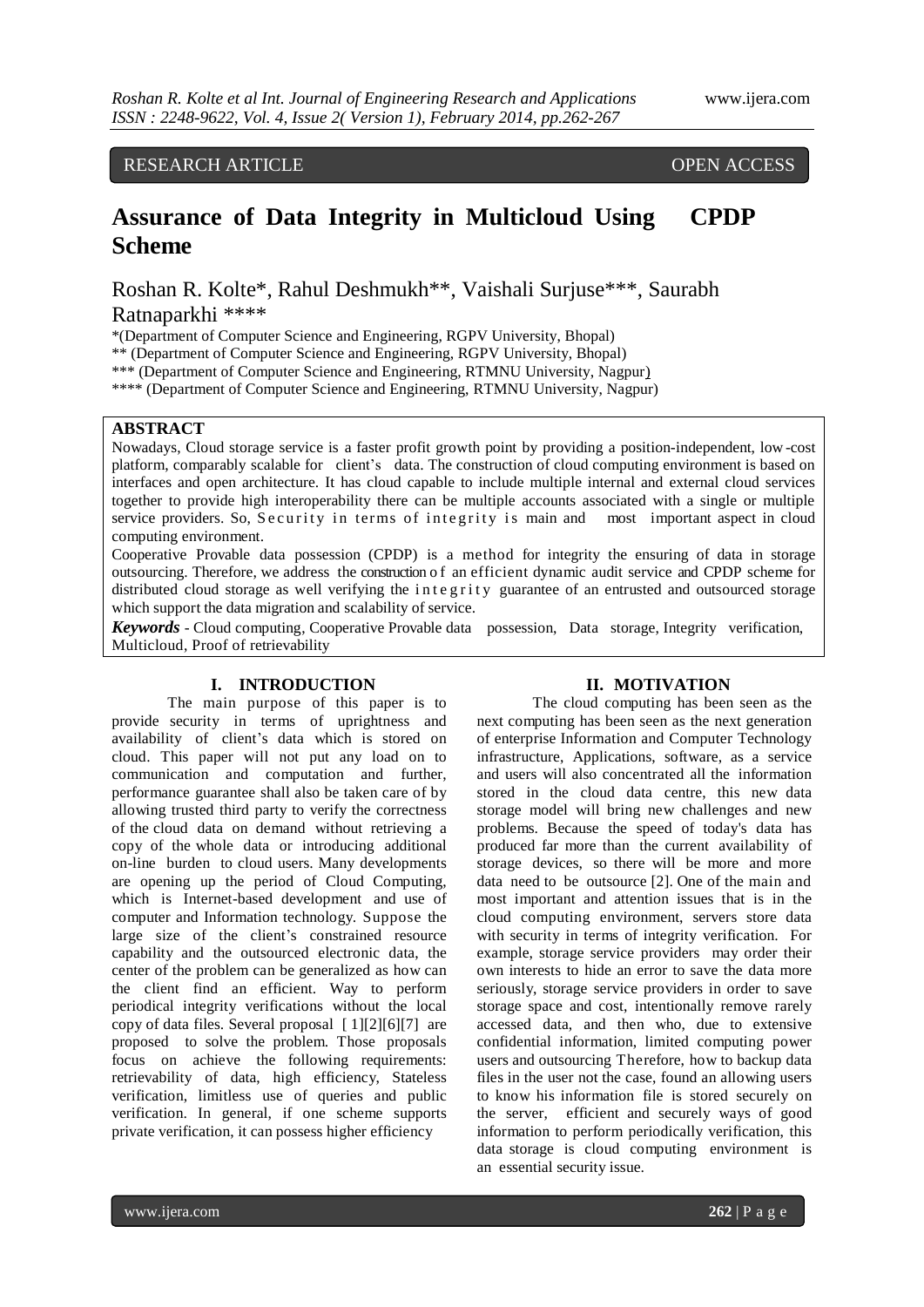#### **III. CONTRIBUTION**

Our future harmony has two main contributions:

*1) Security and Efficiency: We* proposed by the CPDP scheme[1][2] is safer to rely on a symmetric and asymmetric key encryption will be clear, efficient in the use of SecretKeyGen and TagGen[5] algorithms. In this key exchange takes place so more secure than symmetric and asymmetric algorithm and every time parameters are generated. However, our arrangement is more efficient than the other techniques. Because it does not require the ratio [8] is more secure because we encrypt data to prevent unauthorized third parties to know its contents and no additional posts on the symbol block, and lots of data encryption in outsourced.

*2) Public verifiability:* To provide public validation we plan a major variation of CPDP scheme. Permit people other than the vendor for information on the server has proved challenge. However, our program than [2] is more efficient because it does not need the information for each block encryption. Framework structure paper for the rest of the paper is as follows. We describe the related work in section IV. Section V describes data integrity for cross cloud environment using CPDP to prove a structure, emphasizing the related parameters and the characteristics of CPDP. We introduce the CPDP can be publicly verifiable information to prove a structure in section VI. In Section VII security analysis of our protocol. However, Section VIII is our Result and Graph and Last Conclusion in IX.

#### **IV. RELATED WORK**

Qian Wang et al. [7] introduce a protocol for Integrity verification in Multi cloud that is provided by improving the existing proof of storage models by manipulating the classic Merkle Hash Tree construction for block tag authentication. To support efficient handling of multiple auditing tasks, this paper further explore the technique of bilinear aggregate signature to extend the main Result into a multiuser setting, where TPA can perform multiple auditing tasks simultaneously. Extensive security and performance analysis show that the proposed schemes are highly efficient and provably secure. This paper explored the problem of providing simultaneous data dynamics and public audibility and for remote data integrity check in Cloud Computing environment. This Study improves the existing proof of storage models by manipulating the classic Merkle Hash Tree construction for block tag authentication. Major concern of this paper is, it is used to construct

verification protocols that can accommodate dynamic data files.

Nam Yem Li et al. [2], highlights PDP scheme use for verification to avoid public verification. This paper proposed initial PDP solution to RSA based Hash function to authenticate the remote server storage data. However, due to RSA based cryptosystem the entire computing speed is slow.

 Similarly Yan Zhu et al. [1], spotlight on the Cooperative Provable data possession (CPDP) scheme to verify integrity verification. This scheme is based on hash index hierarchy and homomorphic verifiable response and for data access. This paper concern, to prove the Security of scheme based on multi-prover zero knowledge proof system. CPDP scheme provides Integrity communication overheads and lower computation in comparison to non cooperative approach. However, while checking for large files, integrity is affected by the bilinear mapping operations due to its high complexity. And generation the length with tags inappropriate to the size of data blocks is a challenging task of this paper.

Then, Yan Zhu et al. [3], gives Collaborative Provable Data Possession (CPDP) scheme, where collaborative integrity verification mechanism in hybrid clouds to support the data migration and scalable service and in which we consider the reality of multiple cloud service providers to cooperatively maintain and store the client data. This paper is for a hybrid cloud is a cloud computing environment in which manages some internal Resources and an organization provides and the others provided externally. The performance optimization mechanisms scheme is acceptable and proves the security of that scheme based on multi-proven zero-knowledge proof system, which can satisfy the properties of completeness, knowledge soundness, and zero-knowledge

The protocol is similar to the CPDP, Yan Zhu [1] proposed a Proof of retrievability [1] (PORs) system, and thus the system made many verification and accurate proof, in this system, the error correction codes and sampling code and are also used To confirm the data on the verification and control, which more special place, purposes is to detect and block some random recessed special information block, and in order to protect those special blocks position, further use of asymmetric encryption technology. Compared to PORs [1], we proposed protocol requires use less bandwidth and less data storage space

In the literature [1], proposed a data storage proved cooperative Provable Data Possession (CPDP) system, which applies to of cloud in an entrusted storage server, based on Diffie-Hellman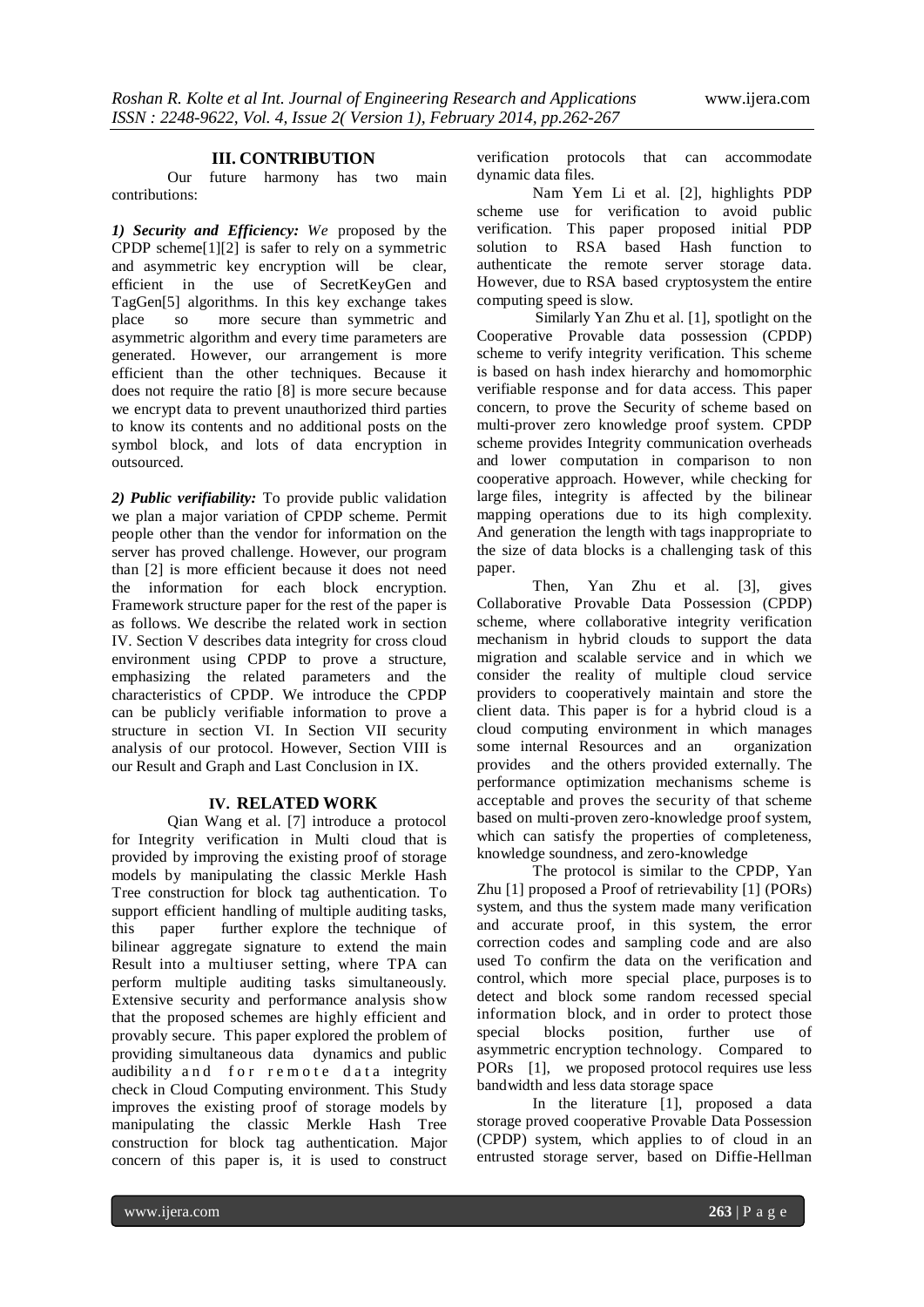protocol systems of main plant with state verify that the label is used to check the integrity of the data stored in the cloud, which allows unlimited number of storage server authentication, and also provides a public authentication method, In which the use of public and private key system and the data must be calculated when private key matches and tags the action, making it a relatively large amount of computation. Compared to the literature [1] of CPDP protocol, the literature [3] for the previous method proposed by CPDP [1] extension of a new d y n a mic storage technology, because, in this new method uses the Diffie-Hellman cryptography to encrypt, making information storage, bandwidth and computational smaller, more efficient. However, we found that in the actual case, verify the number is not a difficult problem. Therefore, our protocol is based on hybrid cryptography, so our protocol than the literature [1] more efficient than the literature [3] and more security, but also increase the public verification function.

## **V. A INTEGRITY FOR CROSS CLOUD ENVIRONMENT USING CPDP SCHEME**

In this harmony, The CPDP is based on password scheme system, the main plan is to validation of fixed-size tags, each tag are included in the block information and outsource the file before the data block encryption. Fig. 1 shows is a Cross cloud environment in CPDP agreement setting the stage diagram: Although offered CPDP schemes [1] present a publicly accessible remote interface for managing and checking the incredible amount of data, the majority of existing CPDP schemes are incapable to satisfy the inherent requirements from multiple clouds in terms of computation costs and communication. To deal with this problem, we consider a multi-cloud storage service as illustrated in Figure 1.

#### *A. System Architecture*

In this system architecture, a data storage service occupy three different entities: Clients who have a large amount of data to be stored in multiple clouds and manipulate stored data Cloud Service Providers (CSPs) who work together to provide data storage services and have the permissions to access and computation resources and have enough storage and Trusted Third Party (TTP) who is trusted to store confirmation parameters and offer public query ser vices for these parameters.



Fig1: confirmation of integrity in cross cloud Environment

In this System architecture, we think the existence of multiple CSPs to cooperatively maintain and store the clients' data. Furthermore, a cooperative PDP is used to verify the availability and integrity of their stored data in all CSPs. The confirmation procedure is described as follows: Firstly, a client (data owner) uses the secret key to pre-process a file which consists of a collection of n blocks, generates a set of public confirmation information that is stored in TTP, transmits the file and some confirmation tags to CSPs, and may delete its local copy; Then, by using a confirmation protocol, the clients can issue a challenge for one CSP to check the availability and integrity of outsourced data with respect to public information stored in TTP.

#### *B. Protocol Directions*

We neither assume that data owner has the ability to collect the evidence of the CSP's fault after errors have been found we nor assume that CSP is trust to guarantee the security of the stored data. To achieve this aim, a TTP server is constructed as a core trust base on the cloud for the sake of security. We assume the TTP is independent and reliable through the following functions: to setup and

• SecretKeyGen (1<sup>k</sup>): k Takes a security parameter as input, and returns a public-secret or secret key Sk keypair (Pk, Sk);

• VeriTagGen **(**Sk,F,P**):** Takes as inputs the secret key Sk, a file F, and a set of cloud storage providers  $P = {Pk}$ , and returns the triples  $(S_t, V_p, A_t)$ , where  $S_t$  is the secret in tags,  $V_p = (u,H)$  is a set of confirmation parameters u and an index hierarchy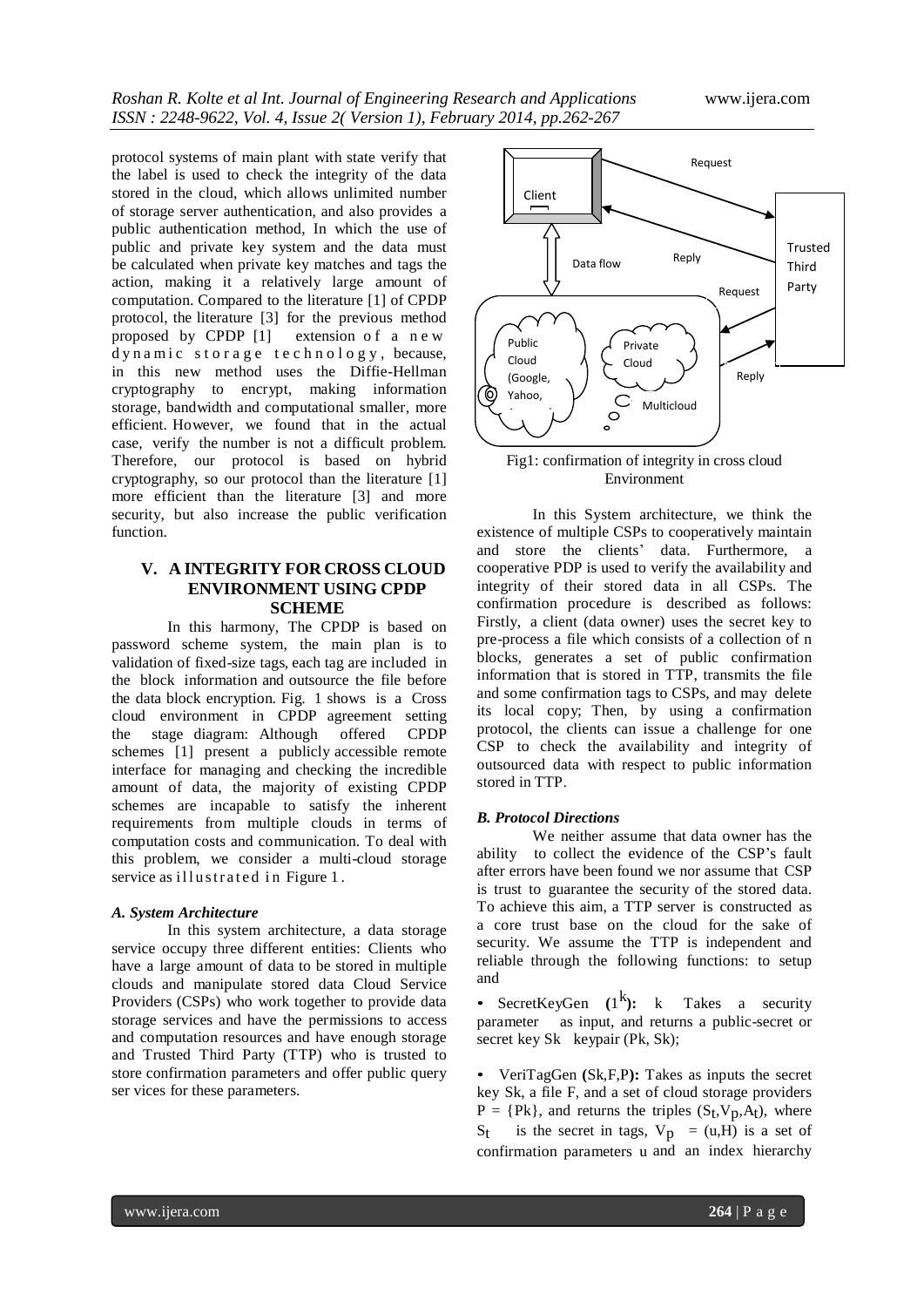H for F,  $A_t = \{ A_t^{(k)} \text{ bn} \}$  Pk belongs to P) denotes a set of all tags, At Maintain the CPDP cryptosystem; to store and generate Data owner's public key; and to store the public parameters used to execute the confirmation protocol in the CPDP the fraction  $F^{(k)}$  of F in Pk.<sup>(k)</sup> is the confirmation tag of scheme. Note that the TTP is not directly involved in the CPDP scheme in order to reduce the complexity of cryptosystem [1].(Cooperative-PDP).[4] A Cooperative provable data possession scheme S' is a collection of two algorithms And an interactive proof system,  $S' = (K,$ T, P):

The verification procedure is described as follows: Firstly, a client (data owner) uses the secret key (generated by proposed algorithm SecretKeyGen) to pre-process a file which consists of a collection of n blocks, generates a set of public confirmation information (generated by proposed VeriTagGen algorithm) that is stored in TTP, transmits the file and some verification tags to CSPs, and may delete its local copy. Then, by using this verification protocol, the clients can issue a challenge for one CSP to check the integrity and availability of outsourced data with respect to public information stored in TTP.

In proposed system a cooperative provable data possession in cross cloud S= (SecretKeyGen, VeriTagGen, proof) is a collection of two algorithms (SecretKeyGen, VeriTagGen) and an interactive proof system proof, as follows:

• Proof**(**P,V**):** Is a protocol of proof of data possession between CSPs  $(P = {Pk})$  and a verifier (V), that is,  $\leq \sum Pk \in P \quad P^{(k)} \quad F^{(k)} \quad V_p$ (k)

(Pk,  $V_p$ , ) where Pk takes input file  $F^{(k)}$  and a set of tags  $u(k)$ , and a public key pk and a set of public parameters  $V_p$  is the common input between P and V. At the end of the protocol run, V returns a bit  ${O/1}$  denoting false and true.

Proposed work neither assumes that CSP is trust to guarantee the security of the stored data, nor assume that data owner has the ability to collect the evidence of the CSP's fault after errors have been found. To achieve this goal, a TTP server is constructed as a core trust base on the cloud for the sake of security. Proposed work assume the TTP is reliable and independent through the following functions [1]: to setup and maintain the CPDP cryptosystem; to store and generate data owner's public key; and to store the public parameters used to execute the verification protocol in the CPDP scheme. But the TTP is not directly involved in the CPDP scheme in order to reduce the complexity of cryptosystem. This is proposed cross cloud

scheme for key generation, confirmation protocol and tag generation.

#### *C. flow chart of future system*

In this system on client side will work for two conditions for Accessing data request (ADR) and storing data request (SDR). If client want to store data, with the help of TTP Secret key is generated, by using that secret key data get stored. For accessing data, first TTP check trust between clouds and then check trusted key between client and TTP, And user will get data. As shown in fig 2, the flow chart of the future system





## **VI. CPDP CAN BE PUBLICLY VERIFIABLE INFORMATION TO PROVE A STRUCTURE**

If you use public confirmation, the client (owner) can be challenge (verified) phase separation, will want to confirmation task of delegate to a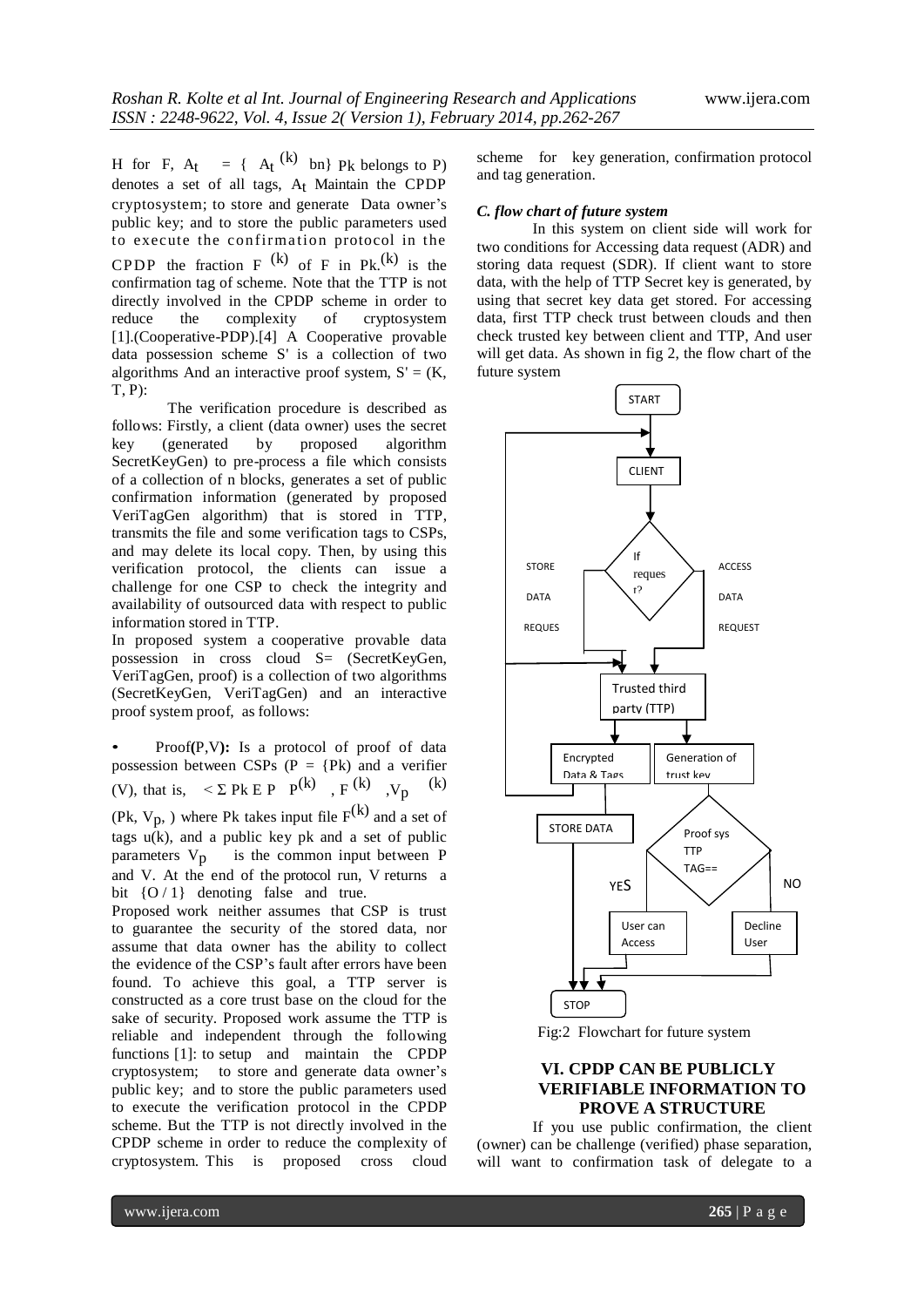third party to perform, but also because the owner of a trusted third party (TTP) may have to better and more efficient than the hard computing power and physical equipment, it can improve the efficiency of confirmation. At this point, the owner do not have to produce itself verification of the server, do not have to confirmation proof of the value coming from the server, only to appoint tasks to a third party, which greatly reduce the storage costs and owner's cost of computing. Therefore, we further modify the static PDP protocol, and this stage is a hybrid variation of the static type of PDP is to provide publicly verify the characteristics of this phase can allow anyone to confirm the correctness of data stored on the server.

A trusted third party (TTP) can be calculated for each round of exchange of keys *i k* and the current challenges *i c* and to calculate the *t* times may be random challenges can be made to the server confirmation requirements. The publicly verify the hybrid static PDP hybrid verification phase of and the verification phase of the same static PDP, so we will not go into detail here.

Publicly available throughout our proposed cooperative PDP confirmation mechanism that allows information to authorized third parties for possession confirmation. However, due to the data file is encrypted by the data owner stored on the server in the cloud, so the data owners need to worry about his information in the authorized trusted thirdparty validation data was stolen or know the contents.

## **VII. SECURITY ANALYSIS**

In this section will analyze the static PDP hybrid security agreement to integrity, confidentiality, and confirm the analysis of two aspects.

## *A. privacy*

The owner of the file is stored on the server before, will use the cryptosystem to encrypt the data to ensure that the file will not be intercepted by an unauthorized person to get the file content. Because encryption and decryption *SecretKeyGen and VeriTagGen* cryptosystem uses public key and private key, security is based on calculating private key, until and unless you don't know private key, you can't decrypt the secret message text file M.

#### *B. reliability*

In the confirmation phase, the owner would like to confirmation secret message text *M* is a complete file stored on the server at this time, the server will calculate the value of *z* to prove he has complete store secret message text file *M.* If the server is calculated *z* calculated with the owner of the confirmation value is equal to *V,* it means the server does have the correct storage secret message text file *M.*



Fig 3: Graph of experimental results under different file size

Future point of view, we would enlarge our work to discover more effective CPDP constructions. First, from our experiments we found that the performance of CPDP scheme, especially for large files, is affected by the bilinear mapping operations due to its high complication. To solve this problem, RSA-based constructions may be a better choice, but this is still a challenging task because the existing RSA-based schemes have too many restrictions on the performance and security [1]. Next, from a practical point of view, we still need to address some issues about integrating our CPDP scheme smoothly with existing systems, for example, how to match index-hash hierarchy with HDFS's two-layer name space, how to match index structure with clusternetwork model, and how to dynamically update the CPDP parameters according to HDFS' specific requirements. Finally, it is still a challenging problem for the generation of tags with the length inappropriate to the size of data blocks. We would discover such a issue to provide the support of variable-length block verification.

## **IX. CONCLUSION**

We focused the interior issues, if an entrusted server to store customer information. We can use cooperative provable data possession scheme, which reduce the data block access, and amount of computation on the server and client. Also decreases server traffic.